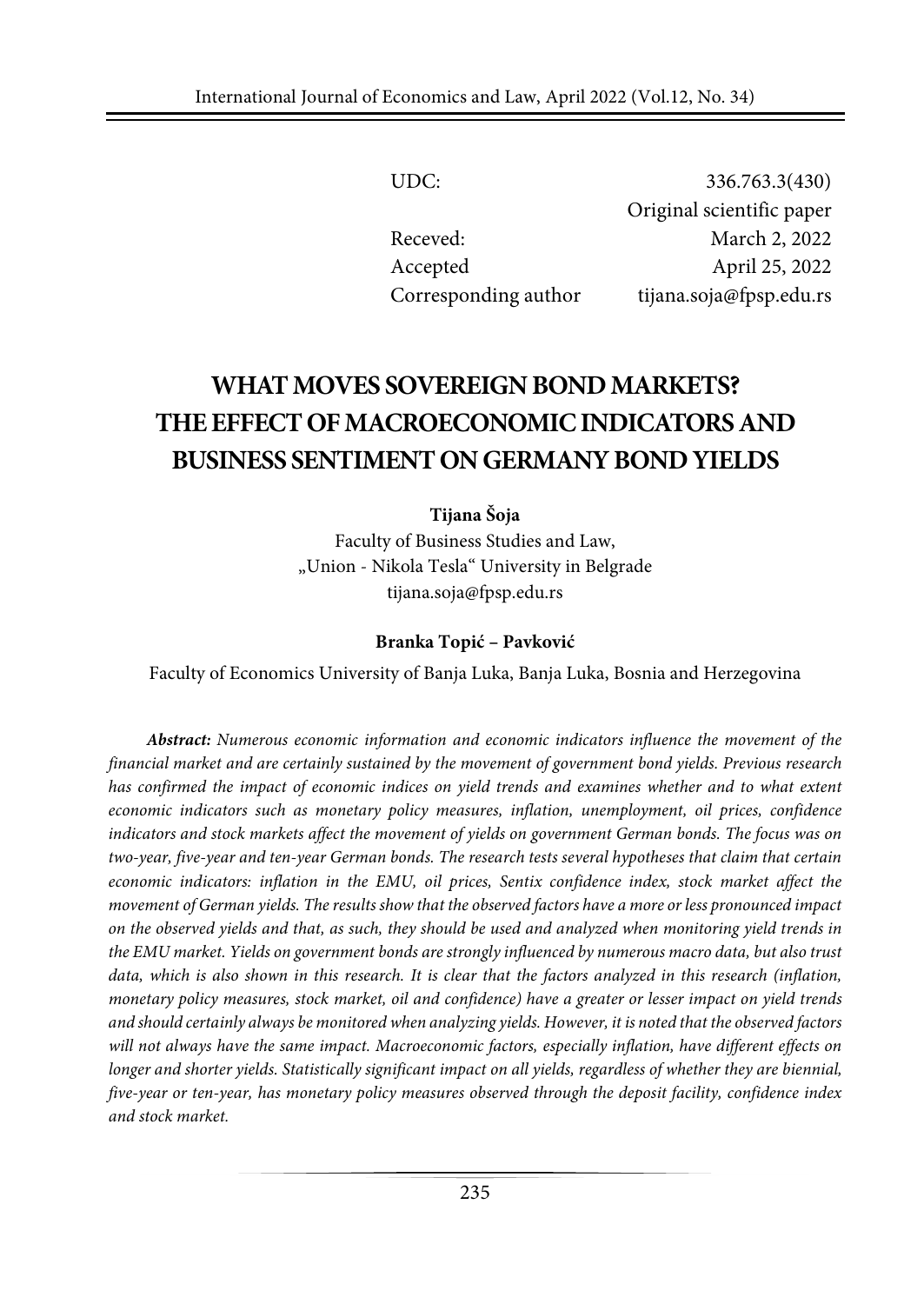*Keywords: investment, fixed income, yield, government bonds, economic indicators, confidence, Germany.*

### **INTRODUCTION**

A government bond is a debt instrument issued by the government. When the government issue the debt instruments it is obligatory to pay an interestrate to the bond holder, for all periods that bonds exist. That is mean, government has to pay coupon payments and nominal value at bond maturity. Bonds are also linked to a rating that indicates the quality and safety of the bonds. The focus of this research is German government bonds, which have high credit ratings and are considered the safest investments in the eurozone bond market.

Considering the investor position, one of the most important factors in the bond markets are yields or interest rates. The interest rate is the best indicator of actual earnings on investing in a concrete bond. The most commonly used measure is the yield to maturity, which is interest that shows the present value of all future payments or cash inflows that the investor expects based on a particular bond. The interest rate or yield defined in this way is a measure that is mainly monitored on the financial market and on which investment decisions most often depend.

When analyzing government bonds, the focus shifts to the yield curve that is formed from the relationship of interest rates with different maturities. Interest rates of different maturities can move in parallel, but the movement can be different in the sense that there is a greater increase or decrease in the front or back of the yield curve or, the yield curve can be inverted (Simu, 2017; Utama & Agesy, 2016).

Changes in the yield curve come, logically, under the influence of changes in yield at different periods. These changes in yield are influenced by numerous macroeconomic factors, but also by other factors that are not primarily macroeconomic (consumer behaviour, economic expectations, etc.). Changesin monetary and fiscal policy may also be factors influencing the movement of government bond yields (Sihombing et al., 2013).

The subject of this paper is to examine which factors affect the bond market and the debt instruments market. The focus is on the German government bond market,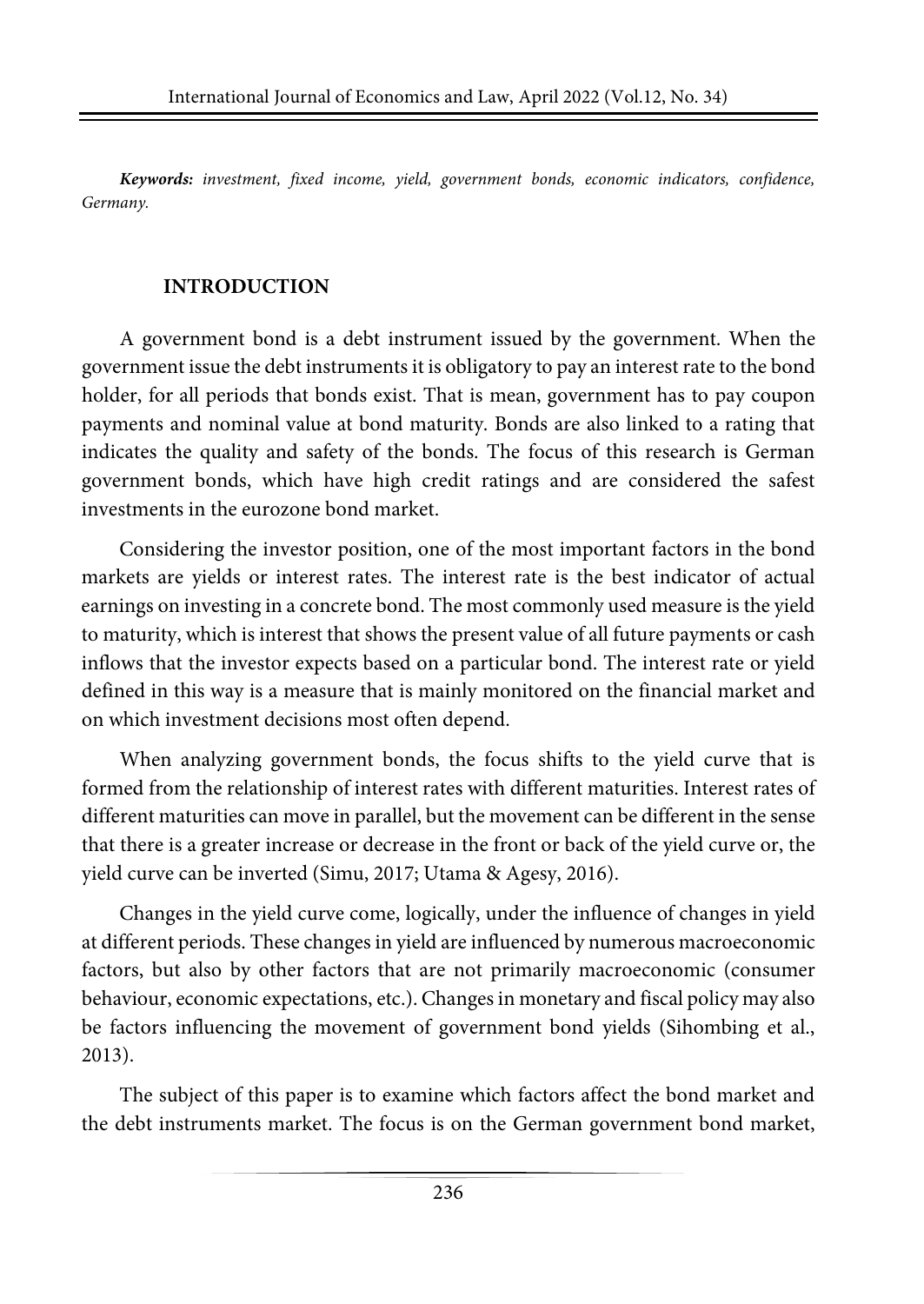which is, in fact, the best representative of the EMU market. It is examined which factors and to what extent influence the movement of yields on the two-year, five-year and sixyear yields of Germany.

This paper aims to examine the extent to which indicators of investor confidence and the extent to which economic indicators affect the movement of German government bond yields. It is known that macroeconomic indicators have an impact on these trends, but the impact of factors of a behavioural nature should certainly not be ruled out.

The paper is structured through several thematic units. In addition to the introduction which indicates based on the research, the subject and goal of the paper and the short structure of the research, the focus shifts to the review of the literature. Previous research is being investigated, based on which the hypotheses being tested are derived. After that, an overview of the research results is given, ie a statistical analysis of the results, followed by a discussion of the obtained research results. At the end of the paper, a list of used literature, a list of illustrations and an appendix are given.

# **1. LITERATURE REVIEW AND HYPOTHESIS**

Monitoring trends in government bond yields is the most common indicator identifying changes in economic conditions. Considering that government bond yields are influenced by macroeconomic indicators but also confidence indicators, many authors have shifted the focus of their analysis to examine these effects.

# **1.1.Influence of reference interest rate on yields**

The reference interest rate is a monetary policy instrument by which the central bank influences the amount of money in circulation and consequently the yields on government securities. Government bond yields are significantly influenced by monetary policy. These policies are policies implemented by each central bank such as the Fed, the ECB or any other regulatory body responsible for monetary policy management activities (Catalno, T., 2021: How Are Bond Yields Affected by Monetary Policy?). Monetary policy is reduced to determining the interest rate. Also, determining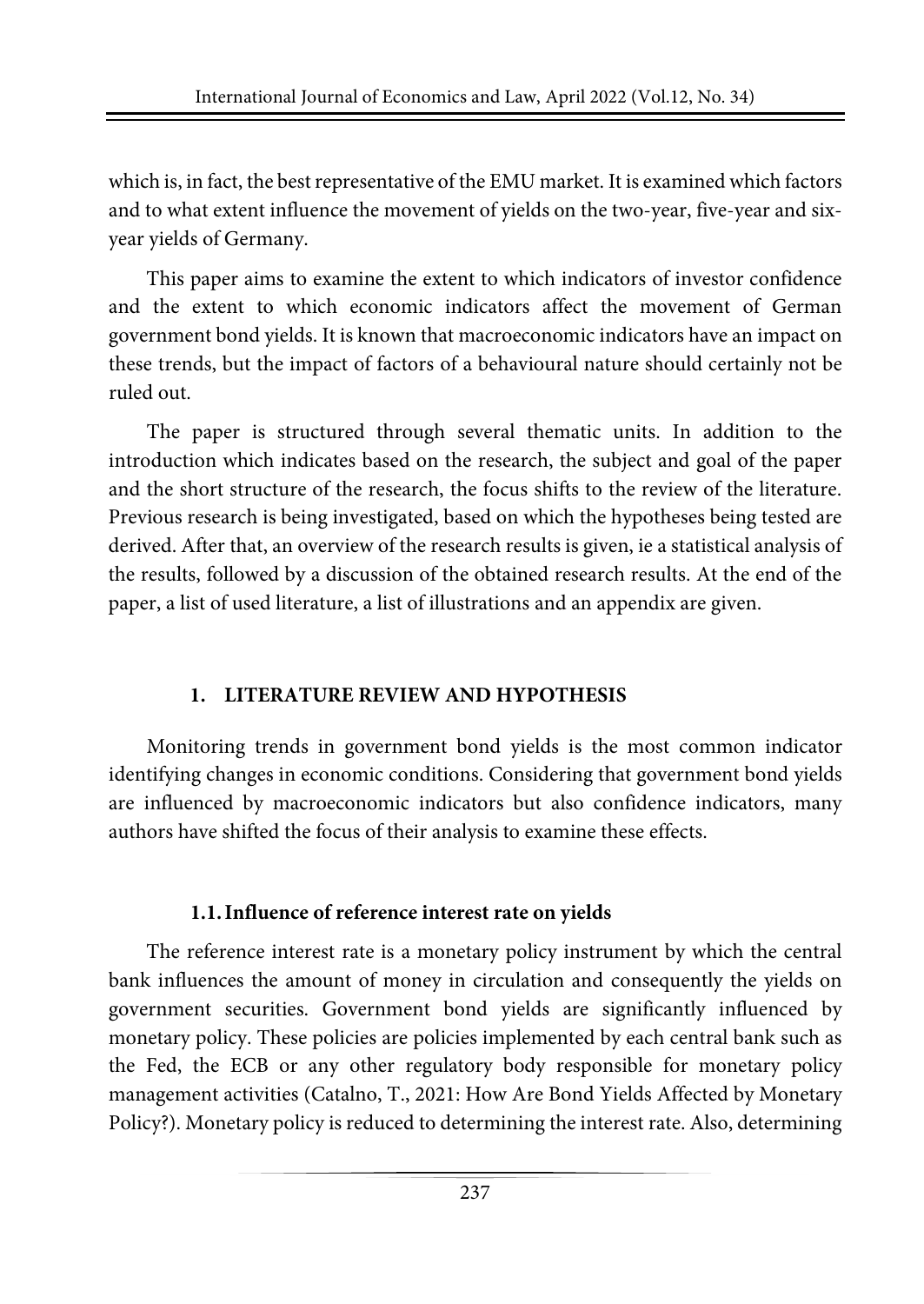the interest rate defines a risk-free interest rate. The risk-free interest rate has a significant impact on the demand for all types of financial instruments and certainly for government bonds. The link between interest rates and changes in central bank monetary policy and the impact on bond yields was also confirmed by Kurniasih and Restika (2015) and Sundoro (2018), who showed that restrictive monetary policy means lowering the reference interest rate which further leads to lower yields on government bonds. Likewise, Yuliawati and Suarjaya (2017) and Tjandrasa (2017) conclude that interest rates have a positive and statistically significant impact on government bond yields. Likewise, Pramana and Nachrowi (2016) as well as Santosa & Sihombing (2015) conclude that the central bank interest rate has a positive and statistically significant impact on government bond yields, with this relationship being examined in the Indonesian market. Gagnon and Jeanne (2020) also showed that changes in monetary policy, ie a reduction in the reference interest rate, affected the decline in government bond yields. Based on the above, the following hypothesis arises:

# *H1: The ECB reference interest rate has a positive effect on German government bond yields*

# **1.2.Inflation on government bond yields**

The bond market is generally influenced by economic conditions and changes in economic conditions, ie changes in macroeconomic variables, and they are certainly influenced by changes in inflation. In the event of rising inflation, interest rates also tend to rise. Therefore, when investors estimate inflation growth, they will ask for or demand such interest rates that will compensate them for inflation growth (Fabozzi, 2016).Hsing and Hsieh (2012) concluded in their research that inflation is one of the fundamental factors affecting bond yields. This claim was also supported by Tjandras (2017), who confirms that inflation has a positive and statistically significant impact on ten-year yields. Yusuf and Prasetyo (2019) conducted a study to examine the impact of USD bond yields, exchange rates and inflation on Indonesian government bond yields. Monthly data from January 2009 to December 2018 were used, and the results showed, among other things, the impact of inflation on yield trends. Hsing (2015) investigated the factors that influence the movement of Spanish government bond yields. He developed a model that measures various macroeconomic factors in the period from 1999 to 2014.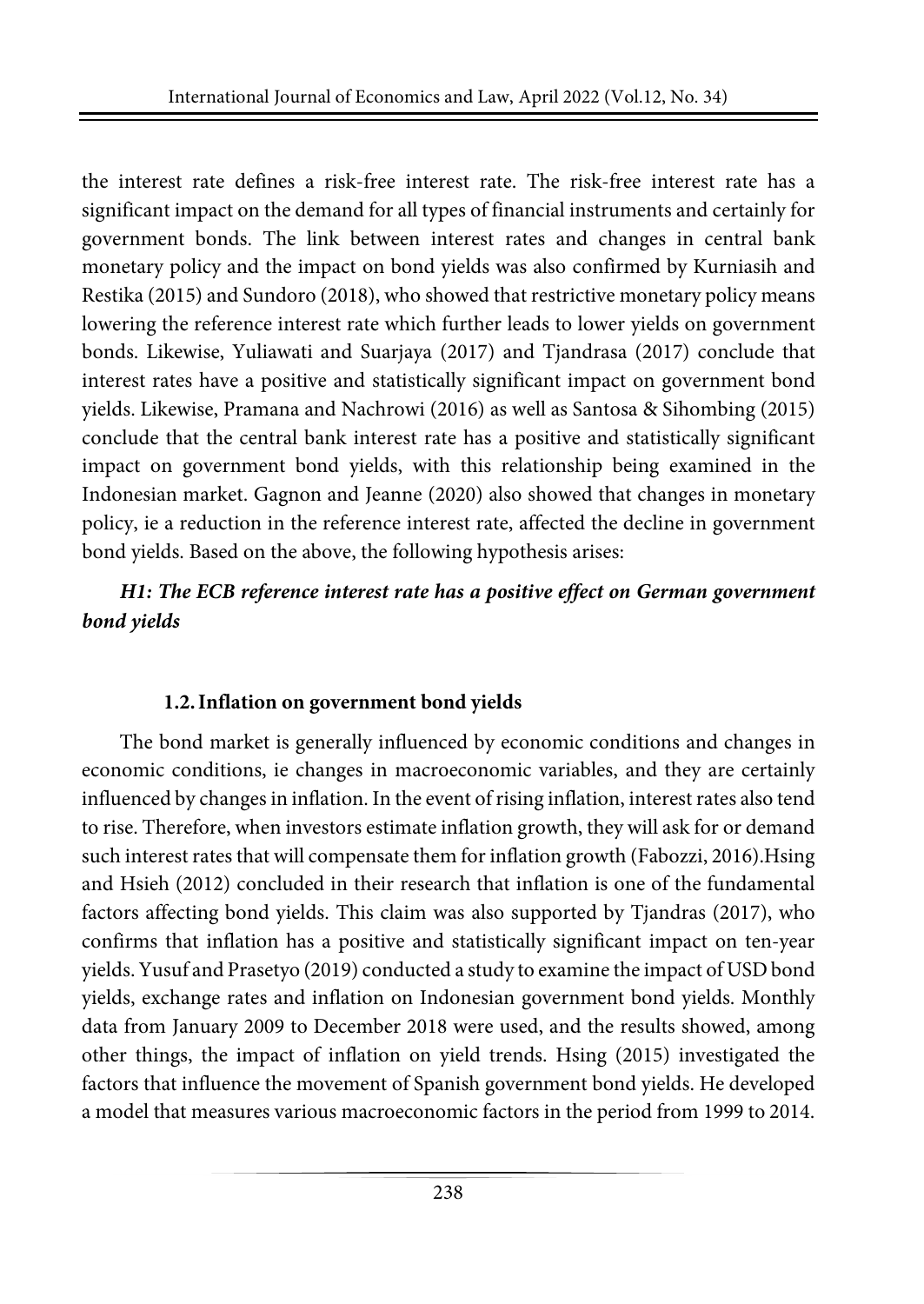The results showed that Spain's government bond yields are positively related to debt / GDP ratio, short-term interest rates on treasury bills, and expected inflation.

Based on the above, the following hypothesis arises:

### *H2: Inflation has a positive effect on government bond yields*

# **1.3.Oil price and bond yield**

The impact of oil prices on bond yields has also been examined in previous research. Sihombing et al. (2014) and Arshada et al. (2018) conducted a study in which they showed that world oil prices have a significant impact on government bond yield movements. Paramita and Pangestuti (2016) also showed that world oil prices are positively related to government bond yields in the countries analyzed: Indonesia, Malaysia, Thailand, and the Philippines. Moreover, Siklos (2011) and Sundoro (2018) in their research develop a model of government bond yields and conclude that world oil prices have a significant impact on government bond yields.The link between oil prices and stock returns in China relies on policy uncertainty. Policymakers must organize such strategies to reduce the harmfulness of oil shocks in the financial market (Khan et al., 2019).

Based on the above, the following hypothesis arises:

*H3: The oil price has a positive effect on the movement of bond yields*

# **1.4.Investor's confidence and bond yield**

Brown and Cliff (2004) show that investor confidence represents investor expectations of market conditions. According to these authors, sentiment indicates the level of irrational beliefs in the projection of future cash flows and risks of a particular security. When investors feel or expect the economy to deteriorate, they become anxious and afraid of losing money. In such circumstances, they will start selling their securities, bonds, which can be an additional incentive for the market to decline. Today, investors are bombarded with numerous financial news that affects their investment decisions. With a continuous and uninterrupted source of information that relies mainly on the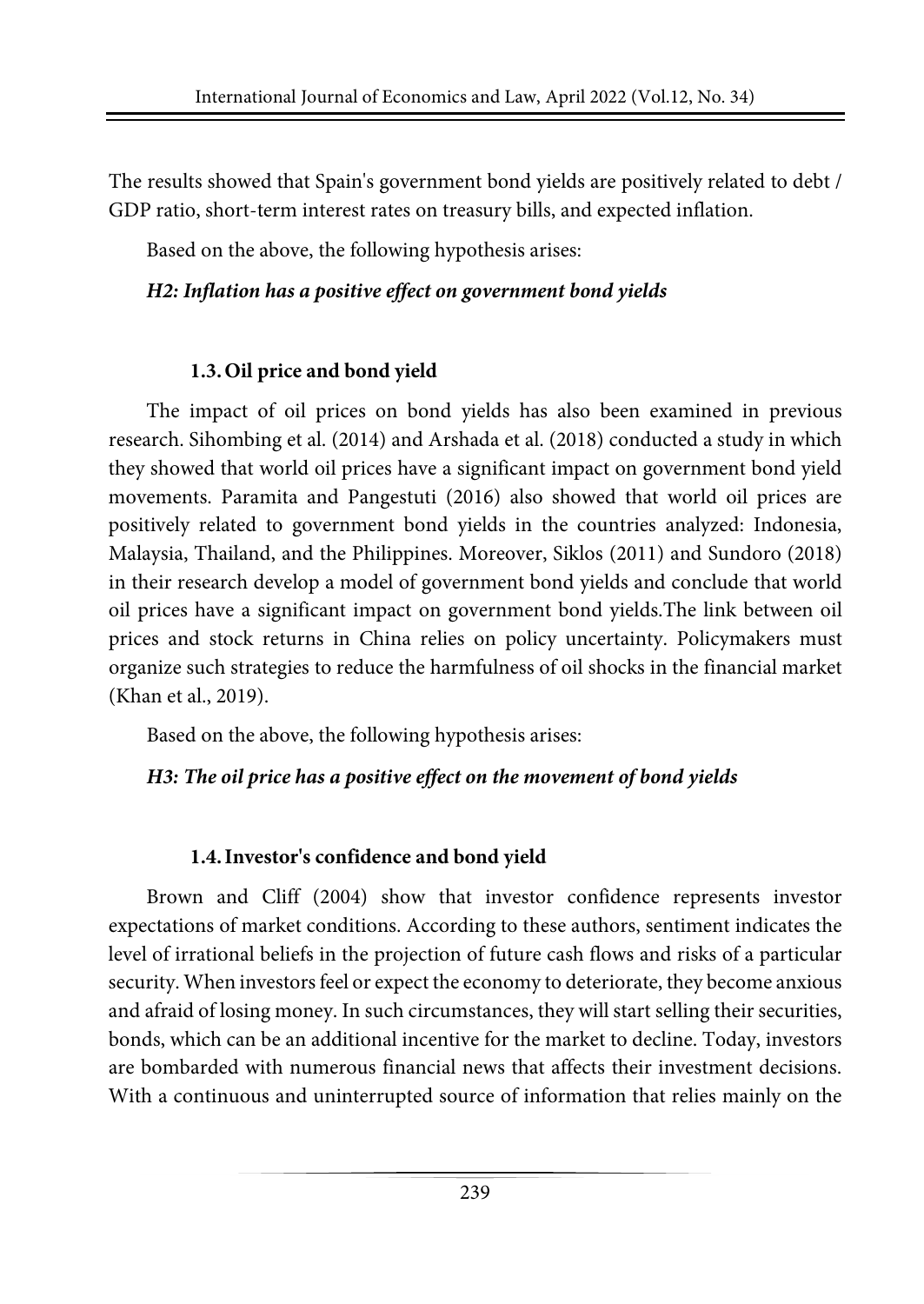Internet, together with data from the media, mass media, this information directs investors to various investments according to the perception of investors

Previous research has shown that there is often incorrect pricing in the financial market (Shiller, 1981; Daniel and Titman, 1997; Wang 2006) and which is maintained at asset prices. Wrong prices are corrected when the basis of the economy emerges while confidence fades.

Therefore, the price correction leads to a negative relationship between investor mood and future returns. As a consequence, investor sentiment shows the power to predict returns (Chung, Hung, & Yeh, 2012).

Based on the above, the following hypothesis arises:

# *H4: Investor confidence has a statistically significant impact on bond yield movements*

# **1.5.Stock market and bond yield**

There is a close link between the stock market and the bond market, as previous research shows. Bonds affect the stock market because when bonds fall, stock prices tend to rise. The opposite happens: when bond prices rise, stock prices tend to fall. There is often some competition between bonds and stocks. Bonds are safer instruments than stocks but generally carry lower returns. Stocks tend to grow as their value increases when the economy is in a phase of expansion. When consumers buy more, companies make more money thanks to higher demand, and investors feel confident. One of the best ways to beat inflation is to sell bonds and buy stocks when the economy is growing. When the economy slows, consumers buy less, corporate profits fall, and stock prices fall.Then investors prefer regular interest payments guaranteed by bonds (Amadeo and Estevez, 2022).

Connolly, et al (2005) examine whether the time variation in changes in daily stock and bond yields can be related to measures of uncertainty in the stock market, particularly the implied volatility of stock index options and stock trading. From a forward-looking perspective, we find a negative link between uncertainty measures and the future correlation of stock and bond yields. At the same time, the authors show that bond yields tend to be high (low) relative to stock returns during the day when implied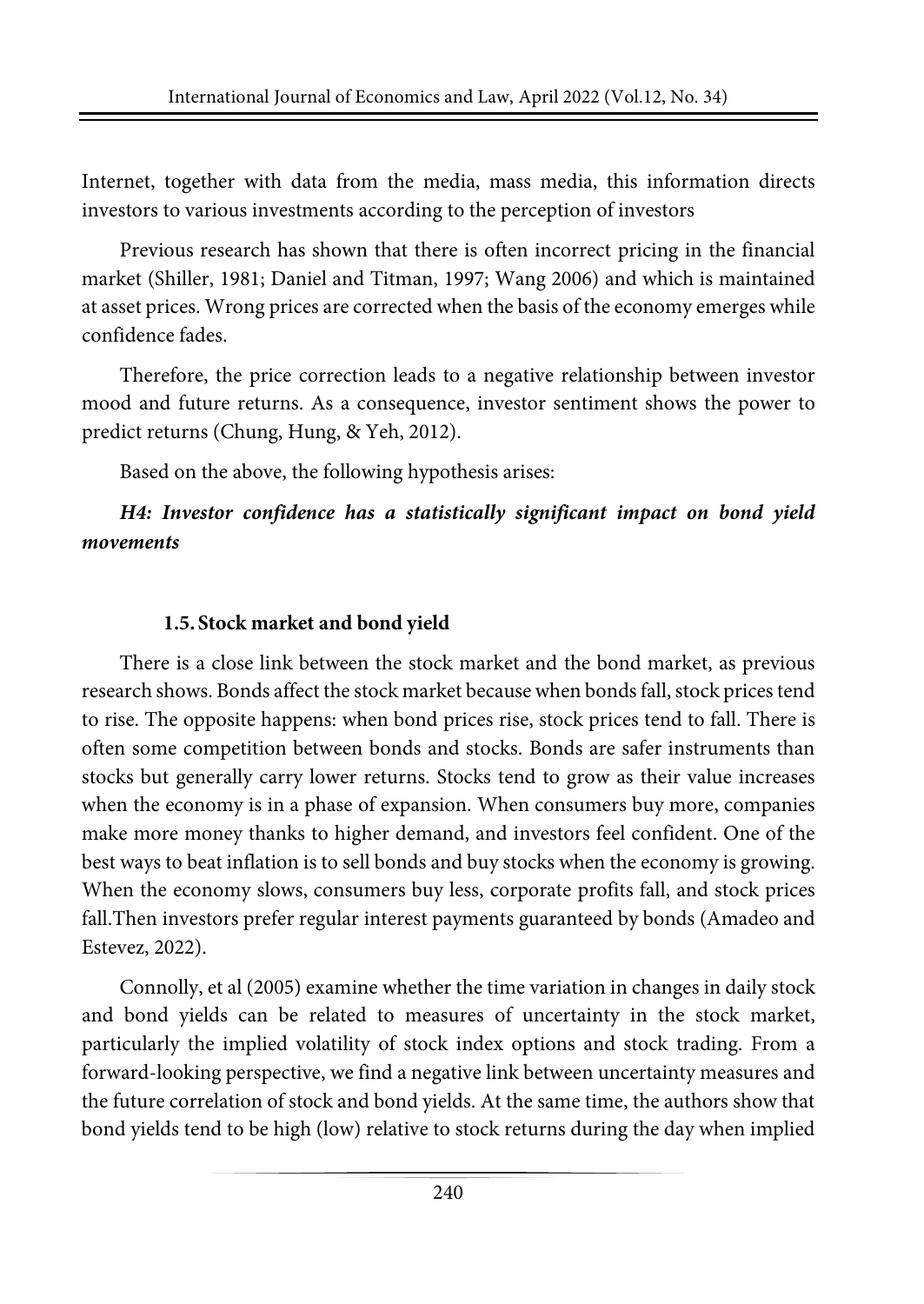volatility increases significantly (decreases) and during the day when stock turnover is unexpectedly high (low). The findings suggest that stock market uncertainty has an important impact on multi-market pricing and that the benefits of stock and bond diversification increase with stock market uncertainty.

Based on the above, the following hypothesis arises:

*H5: The stock market has a statistically significant impact on bond yield movements*

#### **2. METHODOLOGY AND ANALYSIS**

To examine what drives the bond market and what affects yields, a multiple linear regression model was developed that included several variables. Yields on German government bondsfor 2, 5 and 10 years appear as dependent variables. The independent variables included in the model are confidence indices: ZEW index, Sentiyx index, Economics confidence. Then, data on inflation in the EMU, unemployment in the EMU, data on the ECB's monetary policy (Deposit facility and ECB balance sheet), the price of oil expressed in EUR and the movement of the EURO STOXX50 stock index are also included. In the first step, a descriptive analysis was performed, as shown in Table 1.

|                     | N  | Min.     | Max.    | Mean    | Std. Deviation |
|---------------------|----|----------|---------|---------|----------------|
| 10g Germany         | 85 | $-.70$   | .80     | .05     | .4071          |
| 5y                  | 85 | $-.92$   | .13     | $-.40$  | .2567          |
| 2g                  | 85 | $-.93$   | $-.18$  | $-.60$  | .1647          |
| <b>ZEW EMU</b>      | 85 | $-49.50$ | 84.00   | 23.59   | 29.7302        |
| Inflation EMU       | 85 | $-.60$   | 5.10    | 1.15    | 1.1553         |
| Unemployment EMU    | 85 | 7.00     | 11.40   | 8.79    | 1.2566         |
| Sentix EMU          | 85 | $-42.87$ | 33.97   | 8.83    | 15.5094        |
| Economic confidence | 85 | 67.90    | 117.60  | 104.22  | 9.2964         |
| Deposit facility    | 85 | $-.50$   | $-.20$  | $-.40$  | .0950          |
| ECB balance sheet   | 85 | 2155.84  | 8622.58 | 4761.85 | 1751.7559      |
|                     |    |          |         |         |                |

**Table 1:** Descriptive statistics from January 2015 until January 2022 (monthly data)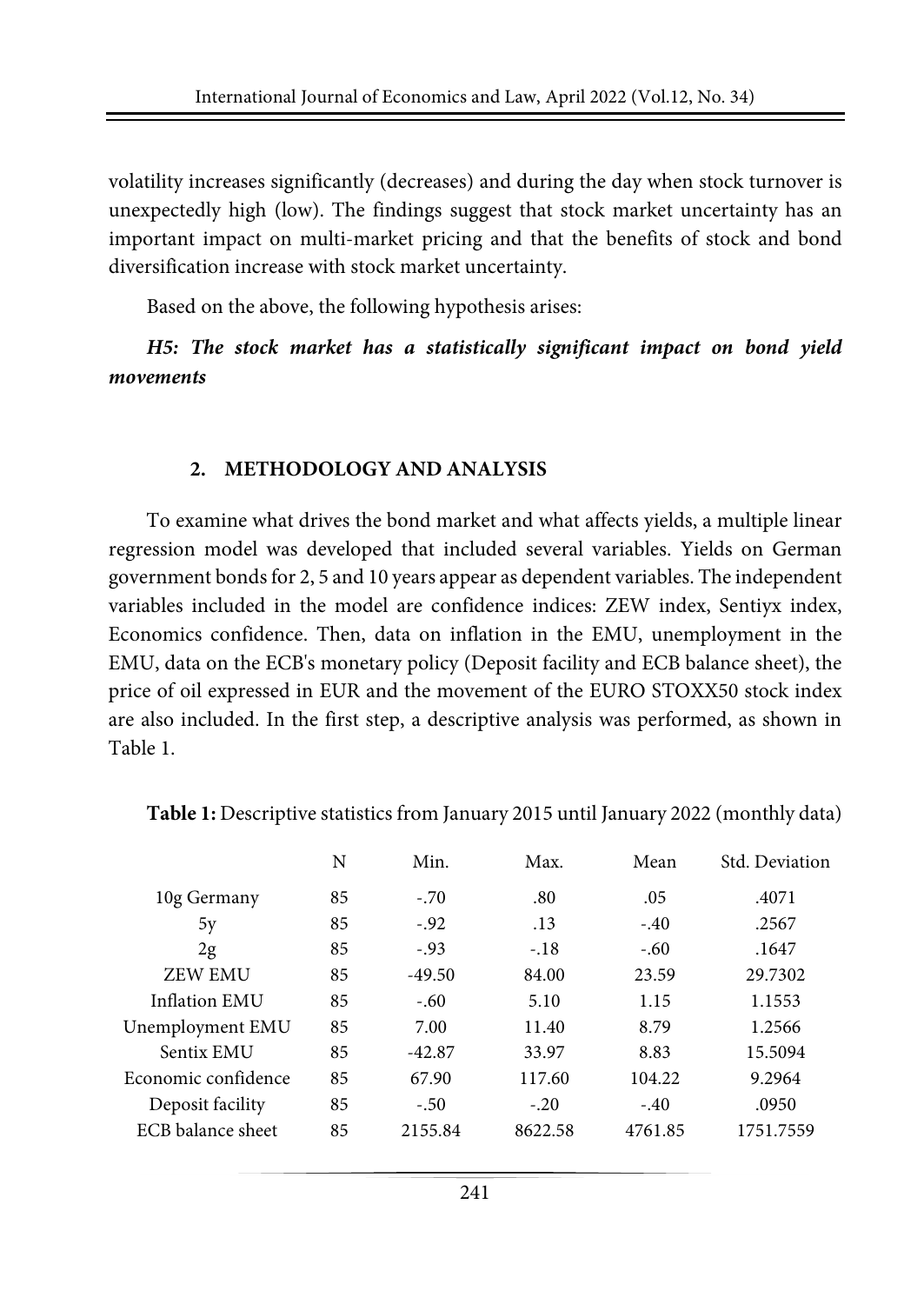| Oil in EUR         | 85 | 17.23   | 78.57   | 47.22   | 10.5326  |
|--------------------|----|---------|---------|---------|----------|
| EUR stock 50       | 85 | 2786.90 | 4298.41 | 3441.05 | 340.1951 |
| Valid N (listwise) | 85 |         |         |         |          |

As can be seen, yields on German bonds had negative and positive territories, with yields at two and five years falling by as much as -0.93% while yields at ten years fell by -0.70%. The maximum yields during the observed period were 0.80% for 10 years and 0.13% and -0.18% for five and two years, respectively.

Also, data for other variables included in the analysis are presented. Based on the given data, three regression models were developed, which examined the effects on all three yields of the observed bonds (ten, five and three). In the first step, all data were included in the model, however, the results showed that there is a high degree of multicollinearity among beginners and the following variables were excluded from the analysis: ECB balance sheet, ZEW index, Economics confidence and unemployment in EMU. Other elements are retained in the analysis, ie in the model, and the following tables show the results of the research, ie regression models for examining the impact on yields of 10, 5 and 2 years in Germany. The model evaluation parameters are given in the appendix.

Table 2 shows regression analysis for 10y government bonds.

|                                            | Parameters | Sig. | VIF   |
|--------------------------------------------|------------|------|-------|
| Constant (10y German)                      | 2.299      | .000 | 3.135 |
| <b>EMU</b> Inflation                       | .072       | .025 | 1.771 |
| Sentix                                     | .014       | .000 | 1.725 |
| Deposit Facility                           | 2.280      | .000 | 3.176 |
| Oil                                        | .004       | .307 | 2.402 |
| EUR stock 50                               | $-.000$    | .000 |       |
| Dependent Variable: 10g GermanyR2 = 79,50% |            |      |       |

#### **Table 2:** Regression model, 10y German bond

ANOVA F=61,394; Sig.= 0,00

The regression model shows that the observed variables, namely: EMU inflation, Sentix index, deposit facility, oil price and Stoxx50 explain with 79.50% the change in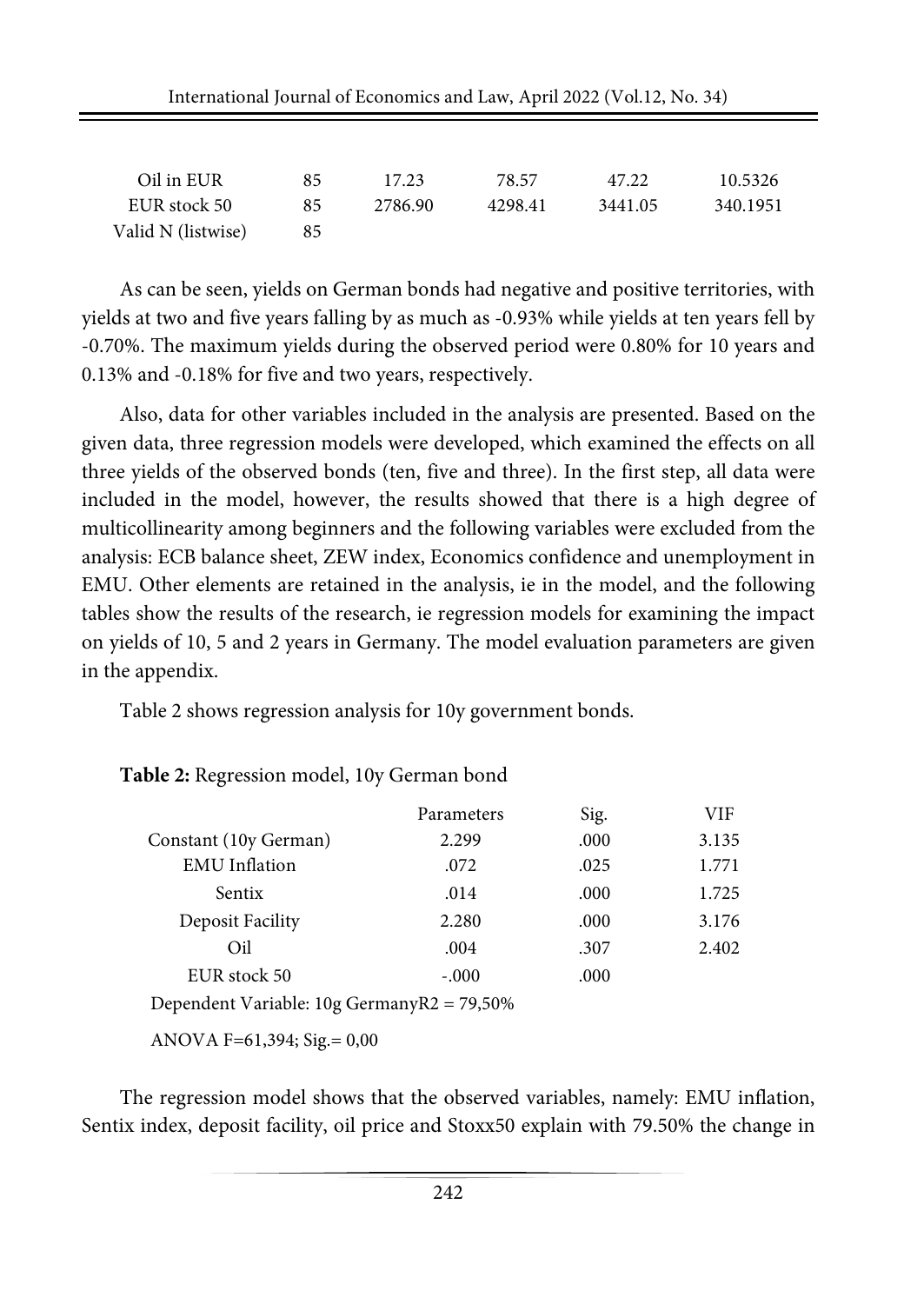the movement of yields on ten-year German bonds. All observed regression parameters have a statistically significant effect on changes in the movement of yields of ten-year German bonds, except for oil, which has a positive effect on the movement of yield, but this effect is not statistically significant. The interest rate of the ECB deposit facility has the most pronounced positive impact. The stock index also has a statistically significant impact on the movement of ten-year bond yields.Projected 10y government German bond and realised yield is given in Figure 1.



Figure 1: Projected and realised 10y German yield

The forecast of 10y German yields based on multiple linear regression that we developed in this study, shows that the model explains some trends in 10y yields movements. The results show that the analysed indicator (independent variables) explain in a quite significant level of 10y Germany yields movements.

In the next stage, we develop a linear regression model to examine the effect of observed factors on 5y Germany bonds movements. The results of the regression are given in Table 3.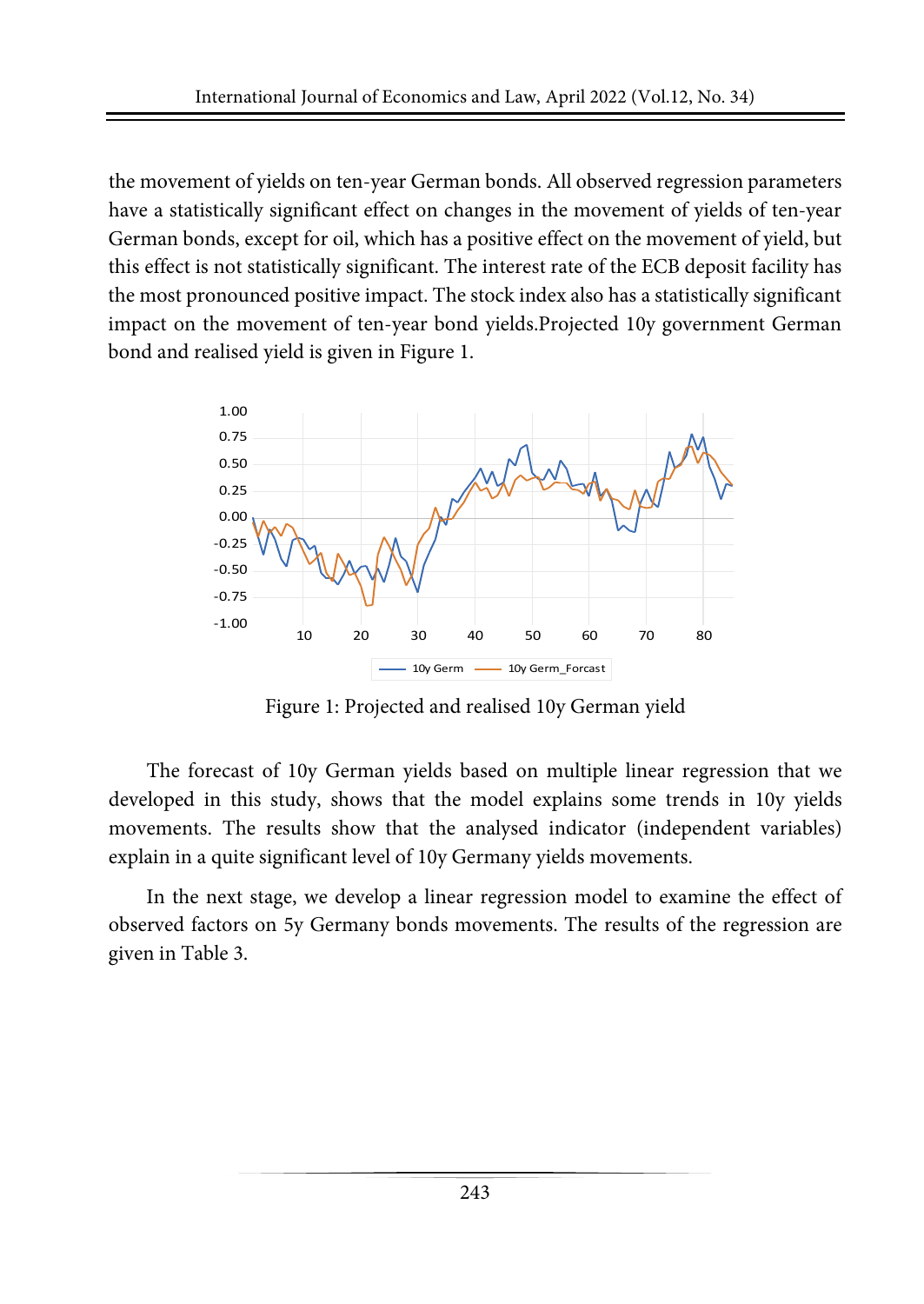|                                           | Parameters | Sig. | VIF   |
|-------------------------------------------|------------|------|-------|
| Constant (5y German)                      | .596       | .006 |       |
| <b>EMU</b> Inflation                      | .032       | .186 | 3.135 |
| Sentix                                    | .005       | .000 | 1.771 |
| Deposit Facility                          | 1.843      | .000 | 1.725 |
| Oil                                       | .004       | .161 | 3.176 |
| EUR stock 50                              | $-.000$    | .040 | 2.402 |
| Dependent Variable: 5g GermanyR2 = 71,30% |            |      |       |
| ANOVA F= $39,177$ ; Sig. = $0,00$         |            |      |       |

#### **Table 3:** Regression model, 5y German bond

As we can see, the observed variables: EMU inflation, Sentix index, deposit facility, oil price and Stoxx 50 explain 71.30% of the changes that occur on the yield side of fiveyear German bonds. The results of the regression indicate that inflation in the EMU, deposit facility, confidence index and oil prices have a positive impact on the movement of yields on five-year German bonds but stock markets have a negative bust statistical significant effect on 5y German bond yield. Inflation in EMU and oils price during the observed period has a positive impact on 5y bond yields but this effect is not statistically significant. Projected 5y government German bond and realised yield is given in Figure 2.



**Figure 2:** Projected and realised 5y German yield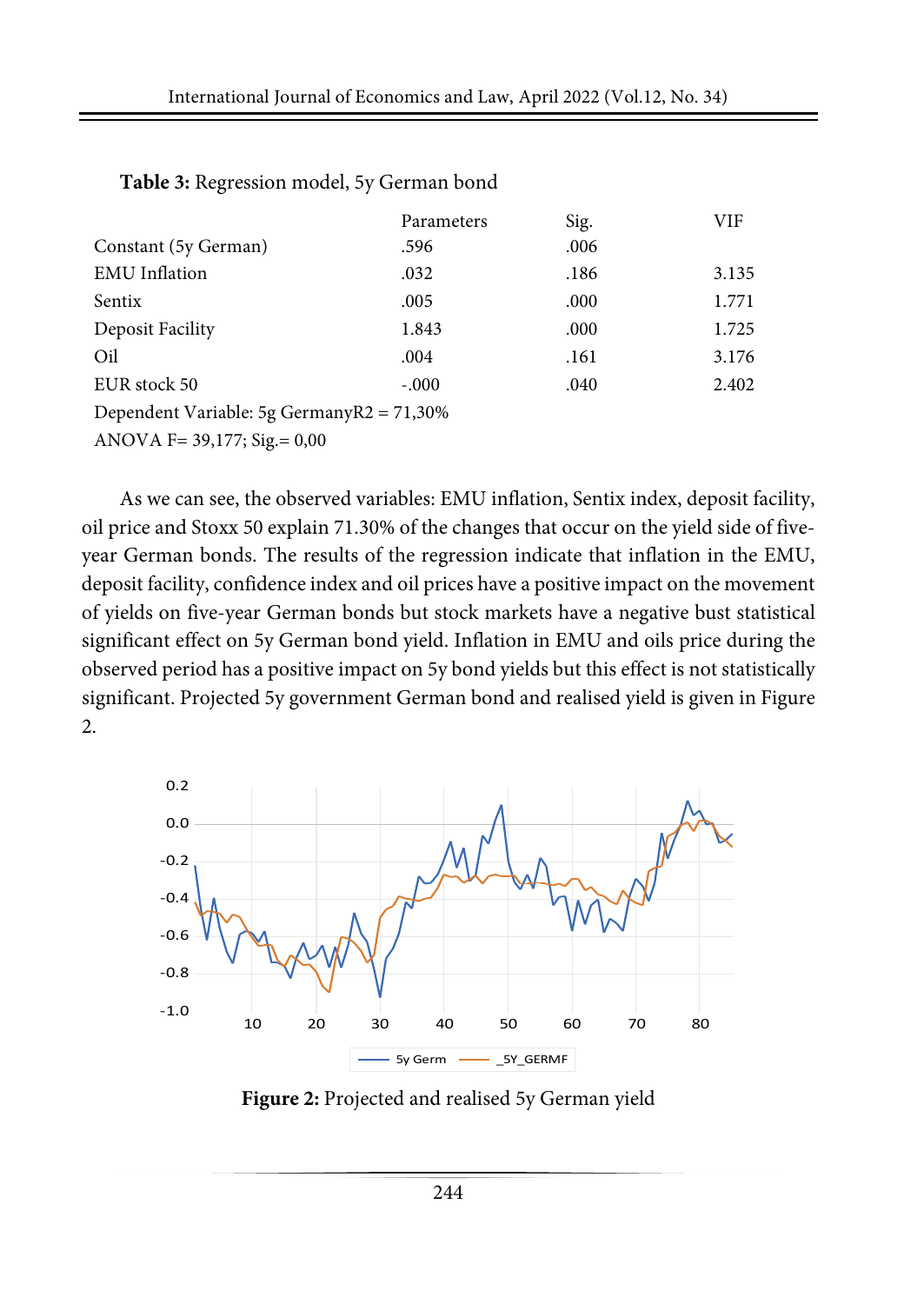The results show that the model of linear regression that forecast 5y bond yield has some value since the trend of projected yield is quite correct. We can see that the regression model, in some way, can be a good approximation for forecast 5y bond yield.

In the final step, we develop a regression model that exploresthe impact of observed variables ie EMU inflation, Sentix index, deposit facility, oil price and Stoxx 50 to 2y German bond yield. The regression model is given in Table 4.

**Table 4:** Regression model, 2y German bond

|                                              | Parameters | Sig. | VIF   |
|----------------------------------------------|------------|------|-------|
| Constant (2y German)                         | $-.437$    | .002 |       |
| <b>EMU</b> Inflation                         | $-.015$    | .323 | 3.135 |
| Sentix                                       | $-.002$    | .037 | 1.771 |
| Deposit Facility                             | 1.543      | .000 | 1.725 |
| Oil                                          | .001       | .615 | 3.176 |
| EUR stock 50                                 | .000       | .006 | 2.402 |
| Dependent Variable: 5g Germany $R2 = 70,0\%$ |            |      |       |
| ANOVA F=36,812; Sig. = $0,00$                |            |      |       |

The results of the regression model show that the observed variables explain 70% of the 2y yield movements. It is interesting to note that inflation in the EMU and the Sentix confidence index hurt the movement of two-year bond yields. The impact of inflation is negative but not statistically significant while the impact of the Sentix confidence index is negative and statistically significant.In this case, the ECB's monetary policy measure, the deposit facility, had a positive and statistically significant impact on the movement of German two-year bond yields.

Projected 2y government German bond and realised yield is given in Figure 3.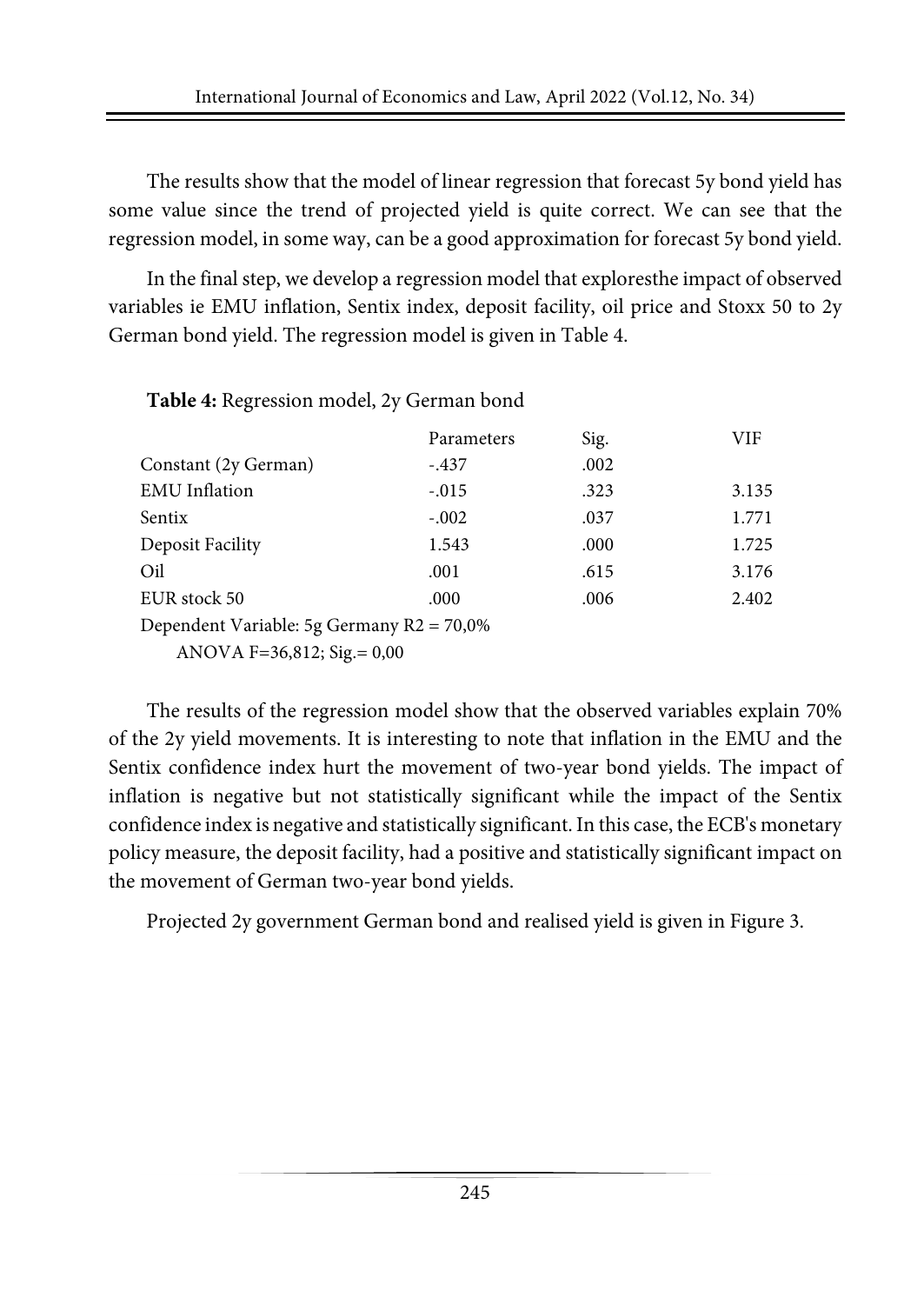

**Figure 3:** Projected and realised 2y German yield

### **DISCUSSION AND CONCLUSION**

Economics indicators but also confidence indicators affect bond yields. Previous research shows that bond yields are affected by economic indicators, economic news buts also credit spread and confidence indicators. In this research we tested five hypotheses and came to a conclussion as follows:

The ECB reference interest rate has a positive effect on German government bond yields. This effect is positive and statistically significant to all observed yields ie 10y, 5y and 2y German bond. In this sense the first hypothesis is correct.

The regression results show that inflation has a positive impact on 10y bond yield but on 5y and 2y yields, the effect is not significant. Inflation has a positive but statistically insignificant effect on 5y yield, but a negative and statistically insignificant effect on 2y yield. In this sense, we can confirm that inflation has a positive effect on long term yields but in the medium and shorter-term this effect is not significant. So we rejected the hypothesis that inflation always has a positive effect on bond yield. The inflation impact depends on bond duration.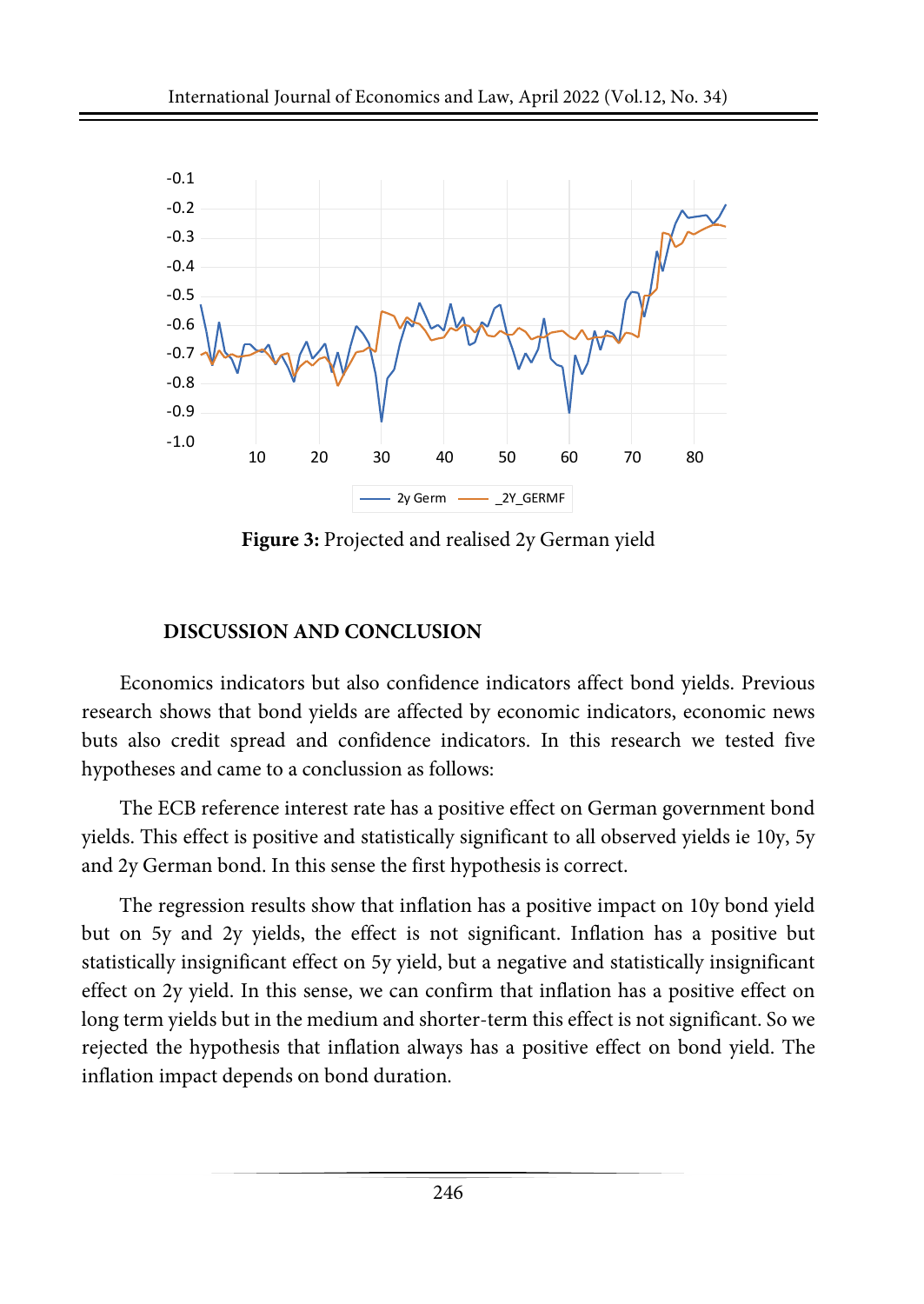Previous research has shown that oil price has a significant and positive impact on bond yield. The results of this research show that oil price has a positive but statistically insignificant effect on bond yield. The results are quite the same for all observed yields ie 2y, 5y and 10y. In this sense, we reject the hypothesis and conclude that oil prices during the observed period (from January 2015 until January od 2022) did not have a significant effect on bond yield.

During the last 20y investor confidence become more interesting in the financial market and also the bond market. The results of this research show that confidence which was measured by the Sentix index has a positive and statistically significant effect of 5y and 10y yield, but a negative and statistically significant effect on 2y bond yields. We can conclude that confidence is an important factor in driving bond yield, but its effect is not always positive. So, we conclude that confidence has an effect ie a statistically significant effect on bond yiled and we accept the given hypothesis.

Stock market and bond market are probably the main parts of financial markets. We tested is there a significant effect stock market on bond yields during the observed period.

Considering the regression results we can conclude that the stock market has a statistically significant effect on bond yield for all periods (2y,5y and 10y) and we accept the given hypothesis.

Yields on government bonds are strongly influenced by numerous macro data, but also trust data, which is also shown in this research. It is clear that the factors analyzed in this research (inflation, monetary policy measures, stock market, oil and confidence) have a greater or lesser impact on yield trends and should certainly always be monitored when analyzing yields. However, it is noted that the observed factors will not always have the same impact. Macroeconomic factors, especially inflation, have different effects on longer and shorter yields. Statistically significant impact on all yields, regardless of whether they are biennial, five-year or ten-year, has monetary policy measures observed through the deposit facility, confidence index and stock market.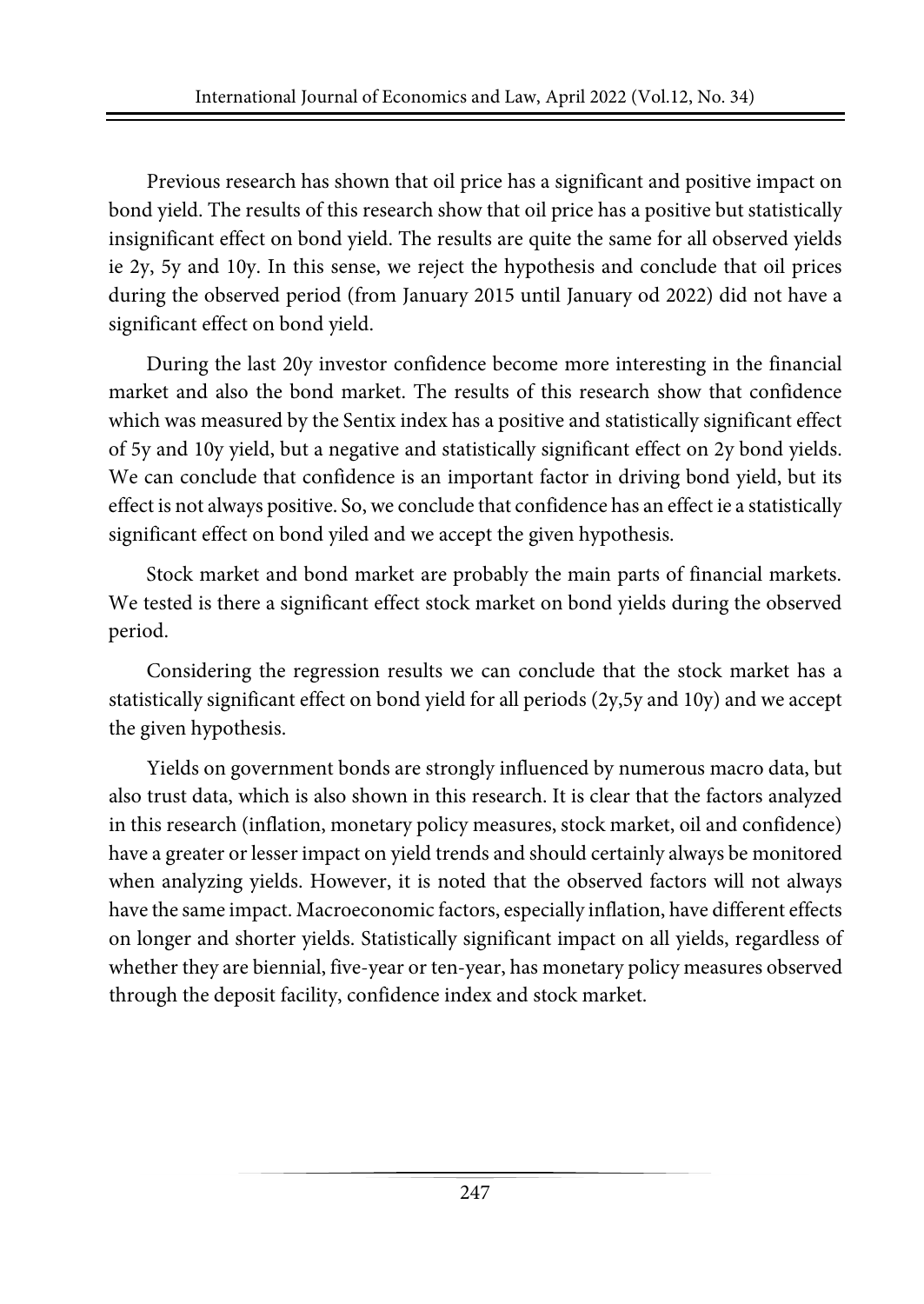### **APPENDIX**

Regression model, tested (10y yields)

Data normality: Jarque-Bera measurements:



Since we have p-value= 0,218810 >0,05, we condule that ata are normaly distributet.

The issue of serial correlation was eliminated by applying a VIF index is not higher than 5 considering any variables (See Table 2)

Heresodesity was measured by the Harvey test, as shown by the following result. The result shows that there is no homoskedasticity, and this assumption of regression is fulfilled.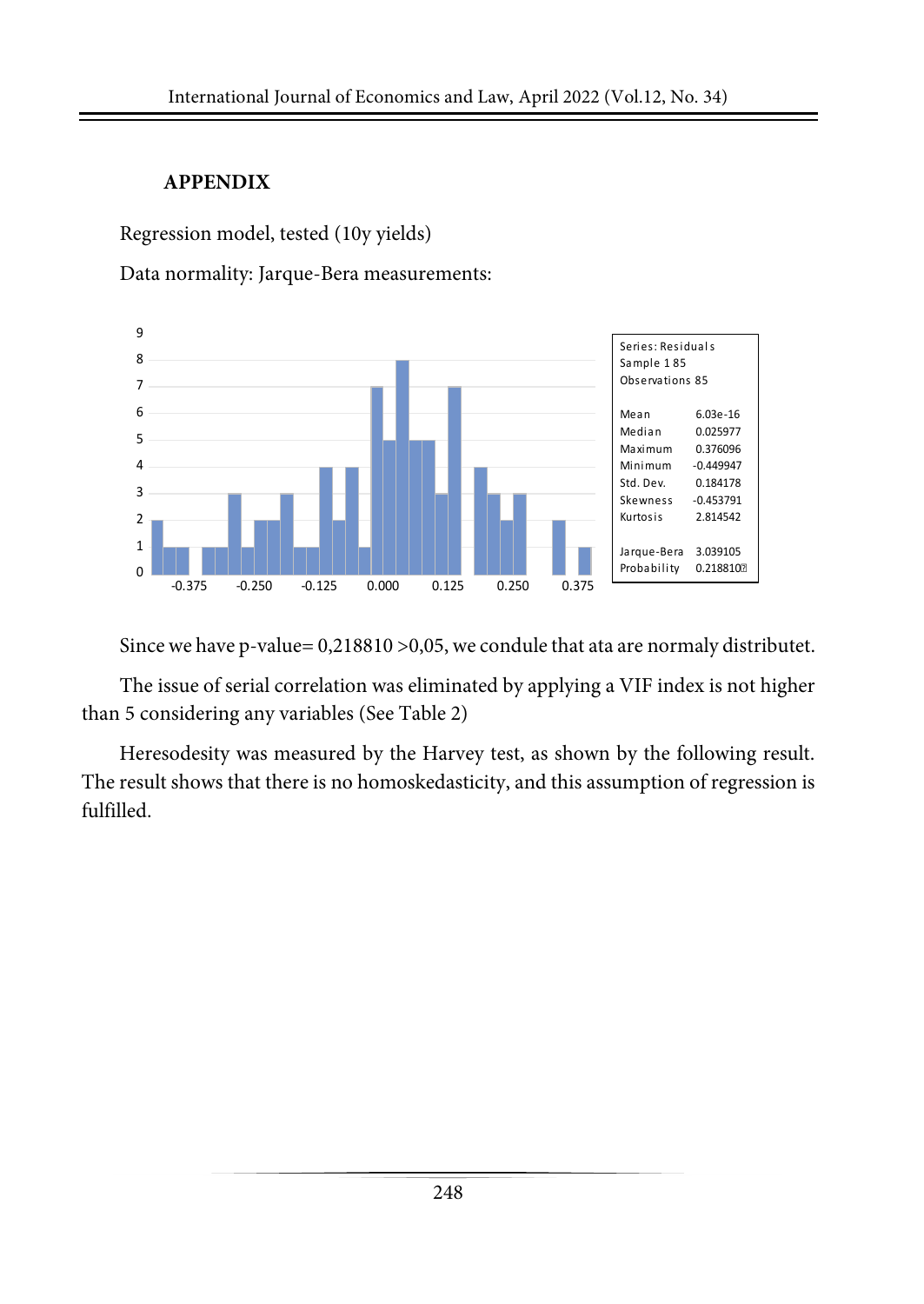| Heteros kedasticity Test: Harvey  |  |
|-----------------------------------|--|
| Null hypothesis: Homoskedasticity |  |

| F-statistic         | 0.690977 | Prob. F(5.79)       | 0.6317 |
|---------------------|----------|---------------------|--------|
| Obs*R-squared       | 3.561525 | Prob. Chi-Square(5) | 0.6141 |
| Scaled explained SS | 4.289536 | Prob. Chi-Square(5) | 0.5085 |

Test Equation: Dependent Variable: LRESID2 Method: Least Squares Date: 02/26/22 Time: 09:11 Sample: 1 85 Included observations: 85

| Variable                                                                                                                                | Coefficient                                                                          | Std. Error                                                                                                                           | t-Statistic                                                                      | Prob.                                                                 |
|-----------------------------------------------------------------------------------------------------------------------------------------|--------------------------------------------------------------------------------------|--------------------------------------------------------------------------------------------------------------------------------------|----------------------------------------------------------------------------------|-----------------------------------------------------------------------|
| C<br><b>DEPOSIT FACILITY</b><br><b>INFLATION</b><br>EMU<br>EUR STOCK 50<br>OIL IN EUR<br><b>SENTIX EMU</b>                              | -5.693559<br>$-5.571642$<br>$-0.358078$<br>$-0.000677$<br>0.028447<br>1.67E-05       | 3.687135<br>3.734245<br>0.413873<br>0.001230<br>0.045695<br>0.023176                                                                 | $-1.544169$<br>$-1.492040$<br>$-0.865187$<br>$-0.550281$<br>0.622535<br>0.000723 | 0.1265<br>0.1397<br>0.3896<br>0.5837<br>0.5354<br>0.9994              |
| R-squared<br>Adiusted R-squared<br>S.E. of regression<br>Sum squared resid<br>Log likelihood<br><b>F-statistic</b><br>Prob(F-statistic) | 0.041900<br>$-0.018739$<br>2.475274<br>484.0316<br>-194.5385<br>0.690977<br>0.631728 | Mean dependent var<br>S.D. dependent var<br>Akaike info criterion<br>Schwarz criterion<br>Hannan-Quinn criter.<br>Durbin-Watson stat |                                                                                  | -4.838014<br>2.452403<br>4.718553<br>4.890975<br>4.787906<br>1.923762 |

Regression model, tested (5y yields)

Data normality: Jarque-Bera measurements:



Since we have p-value= 0,472095>0,05, we condule that data are normaly distributet.

The issue of serial correlation was eliminated by applying a VIF index that is not higher than in any of the variables 5 (See Table 3)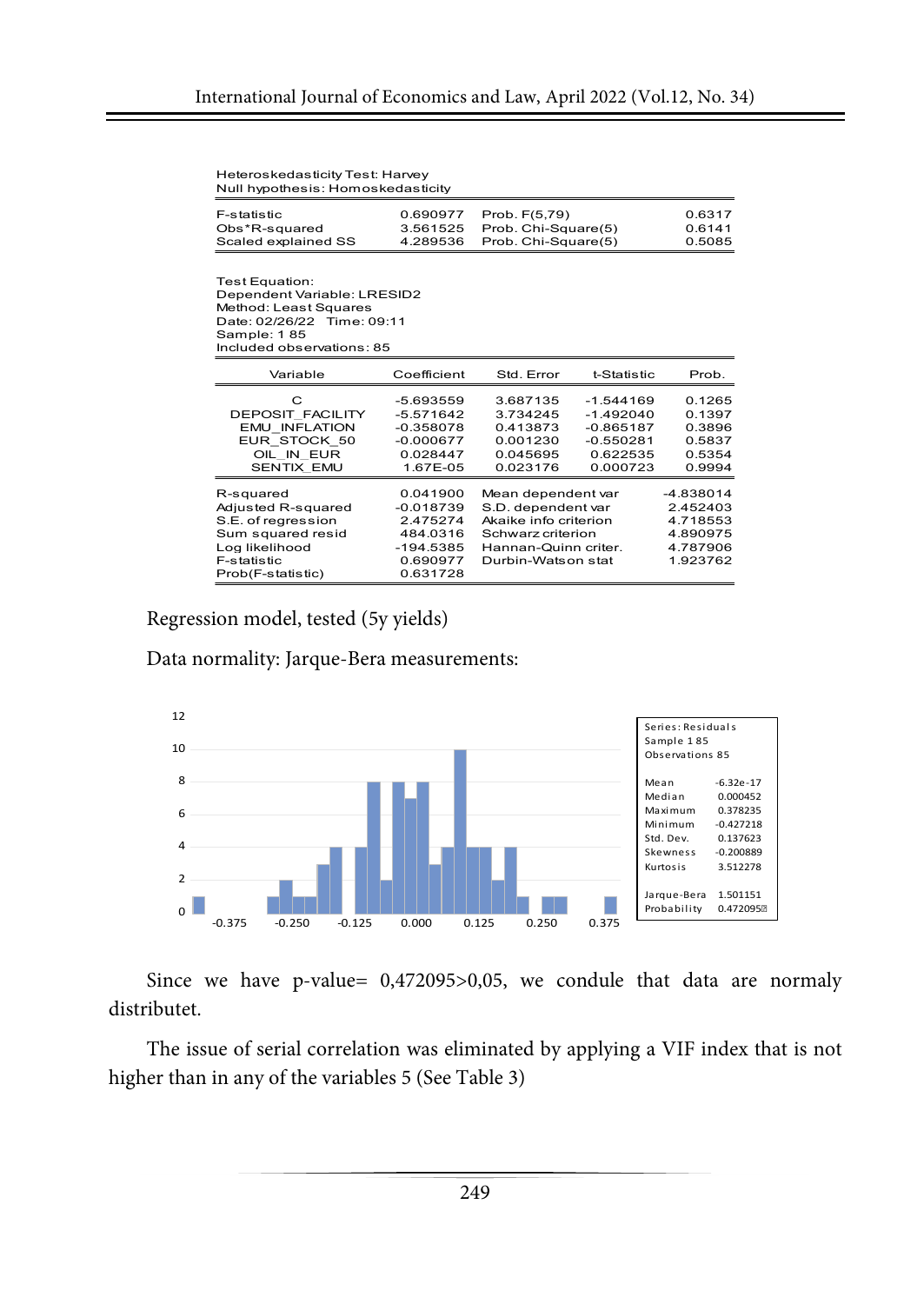Heresodesity was measured by the Harvey test, as shown by the following result. The result shows that there is no homoskedasticity, and this assumption of regression is fulfilled.

| Heteroskedasticity Test: Harvey<br>Null hypothesis: Homoskedasticity                                                                             |                                                                                     |                                                                                                                                      |                                                                                  |                                                                         |  |
|--------------------------------------------------------------------------------------------------------------------------------------------------|-------------------------------------------------------------------------------------|--------------------------------------------------------------------------------------------------------------------------------------|----------------------------------------------------------------------------------|-------------------------------------------------------------------------|--|
| F-statistic<br>Obs*R-squared<br>Scaled explained SS                                                                                              | 1.477130<br>7.267180<br>9.693688                                                    | Prob. F(5.79)<br>Prob. Chi-Square(5)<br>Prob. Chi-Square(5)                                                                          | 0.2067<br>0.2015<br>0.0844                                                       |                                                                         |  |
| Test Equation:<br>Dependent Variable: LRESID2<br>Method: Least Squares<br>Date: 02/26/22 Time: 09:34<br>Sample: 185<br>Included observations: 85 |                                                                                     |                                                                                                                                      |                                                                                  |                                                                         |  |
| Variable                                                                                                                                         | Coefficient                                                                         | Std. Error                                                                                                                           | t-Statistic                                                                      | Prob.                                                                   |  |
| C<br><b>DEPOSIT FACILITY</b><br><b>EMU INFLATION</b><br>EUR STOCK 50<br>OIL IN EUR<br><b>SENTIX EMU</b>                                          | $-0.974476$<br>$-5.066372$<br>0.544428<br>$-0.002085$<br>$-0.000857$<br>0.006475    | 3.790974<br>3.839411<br>0.425529<br>0.001265<br>0.046982<br>0.023828                                                                 | $-0.257052$<br>$-1.319570$<br>1.279415<br>$-1.648443$<br>$-0.018237$<br>0.271751 | 0.7978<br>0.1908<br>0.2045<br>0.1032<br>0.9855<br>0.7865                |  |
| R-squared<br>Adjusted R-squared<br>S.E. of rearession<br>Sum squared resid<br>Log likelihood<br>F-statistic<br>Prob(F-statistic)                 | 0.085496<br>0.027616<br>2.544984<br>511.6786<br>$-196.8992$<br>1.477130<br>0.206705 | Mean dependent var<br>S.D. dependent var<br>Akaike info criterion<br>Schwarz criterion<br>Hannan-Quinn criter.<br>Durbin-Watson stat |                                                                                  | $-5.454211$<br>2.580871<br>4.774099<br>4.946521<br>4.843452<br>1.854853 |  |

Regression model, tested (2y yields)

Data normality: Jarque-Bera measurements:

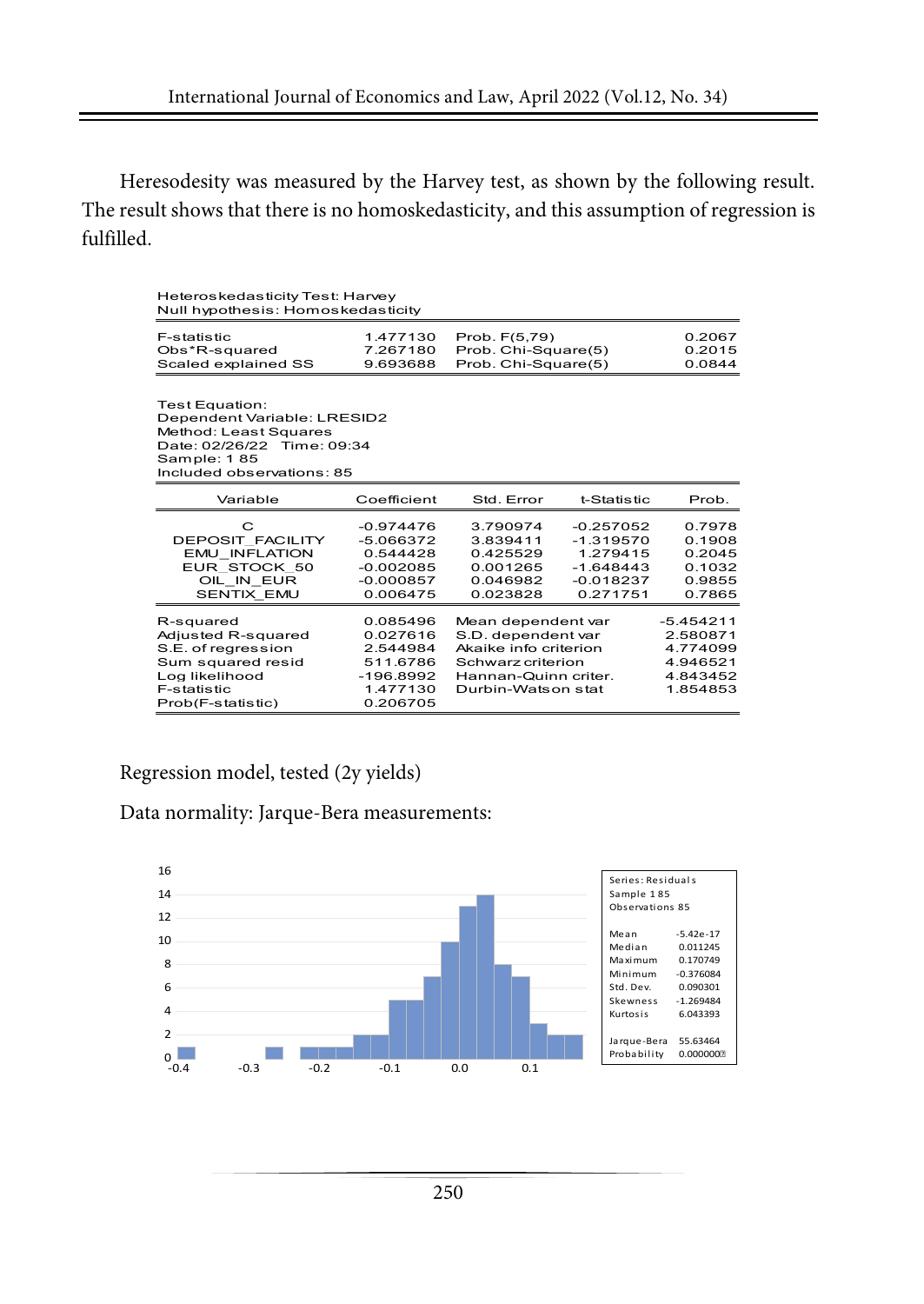Since we have p-value=  $0,0000 < 0,05$ , we condule that data are not normaly distributet.

The issue of serial correlation was eliminated by applying a VIF index that is not higher than in any of the variables 5 (See Table 4)

Heresodesity was measured by the Harvey test, as shown by the following result. The result shows that there is no homoskedasticity, and this assumption of regression is fulfilled.

| Heteroskedasticity Test: Harvey<br>Null hypothesis: Homoskedasticity                                                                             |                                                                                        |                                                                                                                                      |                                                                               |                                                                         |
|--------------------------------------------------------------------------------------------------------------------------------------------------|----------------------------------------------------------------------------------------|--------------------------------------------------------------------------------------------------------------------------------------|-------------------------------------------------------------------------------|-------------------------------------------------------------------------|
| <b>F-statistic</b><br>Obs*R-squared<br>Scaled explained SS                                                                                       | 0.727755<br>3.742747<br>4.084549                                                       | Prob. F(5,79)<br>Prob. Chi-Square(5)<br>Prob. Chi-Square(5)                                                                          |                                                                               | 0.6047<br>0.5870<br>0.5373                                              |
| Test Equation:<br>Dependent Variable: LRESID2<br>Method: Least Squares<br>Date: 02/26/22 Time: 09:36<br>Sample: 185<br>Included observations: 85 |                                                                                        |                                                                                                                                      |                                                                               |                                                                         |
| Variable                                                                                                                                         | Coefficient                                                                            | Std. Error                                                                                                                           | t-Statistic                                                                   | Prob.                                                                   |
| C<br>DEPOSIT FACILITY<br><b>EMU INFLATION</b><br>EUR STOCK 50<br>OIL IN EUR<br>SENTIX EMU                                                        | $-2.008453$<br>5.292894<br>0.407969<br>$-0.000920$<br>0.010412<br>$-0.011480$          | 3.505863<br>3.550657<br>0.393526<br>0.001170<br>0.043449<br>0.022036                                                                 | $-0.572884$<br>1.490680<br>1.036702<br>$-0.786181$<br>0.239645<br>$-0.520957$ | 0.5684<br>0.1400<br>0.3030<br>0.4341<br>0.8112<br>0.6039                |
| R-squared<br>Adiusted R-squared<br>S.E. of rearession<br>Sum squared resid<br>Log likelihood<br><b>F-statistic</b><br>Prob(F-statistic)          | 0.044032<br>$-0.016472$<br>2.353581<br>437.6082<br>$-190.2534$<br>0.727755<br>0.604674 | Mean dependent var<br>S.D. dependent var<br>Akaike info criterion<br>Schwarz criterion<br>Hannan-Quinn criter.<br>Durbin-Watson stat |                                                                               | $-6.453997$<br>2.334433<br>4.617726<br>4.790149<br>4.687079<br>1.715645 |

#### **BIBLIOGRAPHY**

- 1. Amadeo, K., Estevez, E., (2022): How Bonds Affect the Stock Market, The balanse, available: https://www.thebalance.com/how-bonds-affect-the-stock-market-3305603
- 2. Arshada, H., Mudab, R., & Ismah, O. (2018). Impact of exchange rate and oil price on the yield of sovereign bond and sukuk: Evidence from Malaysian capital market. Journal of Emerging Economies & Islamic Research, 5(4), 27–41. https://doi.org/10.24191/jeeir.v5i4.8834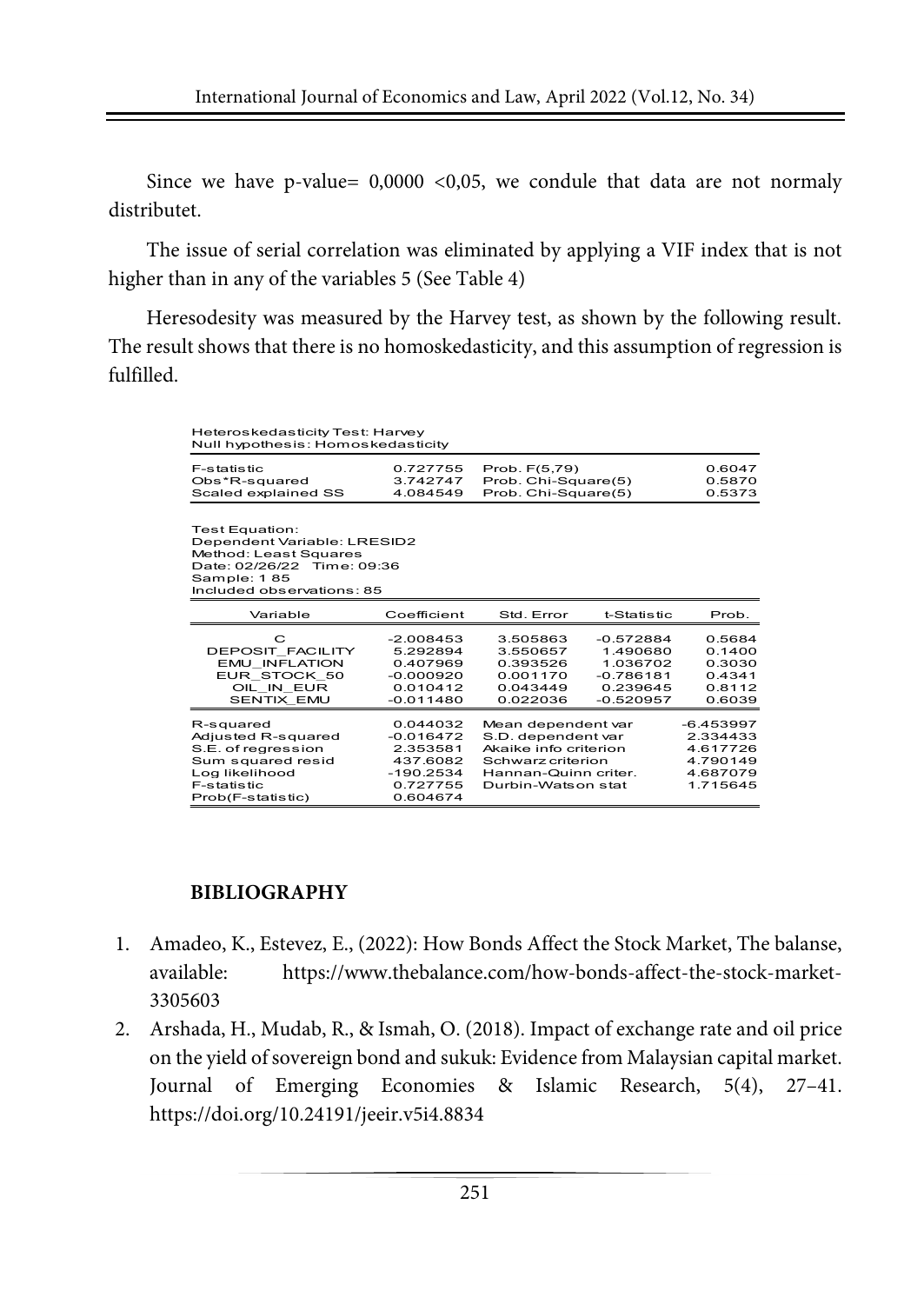- 3. Brown, G.W. and Cliff, M.T., 2004. Investor Sentiment and the Near-Term Stock Market. Journal of Empirical Finance, 11(1), pp.1-27
- 4. Chung, S.L., Hung, C.H. and Yeh, C.Y., 2012. When Does Investor Sentiment Predict Stock Returns? Journal of Empirical Finance, 19(2), pp.217-240
- 5. Connolly, R., Stivers, C., Sun, L., (2005): Stock Market Uncertainty and the Stock-Bond Return Relation, The Journal of Financial and Quantitative Analysis Vol. 40, No. 1 (Mar., 2005), pp. 161-194 (34 pages)
- 6. Daniel, K. and Titman, S., 1997. Evidence on the Characteristics of Cross Sectional Variadtion in Stock Returns. The Journal of Finance, 52(1), pp.1-33
- 7. Fabozzi, F. J. (2016). Bond markets, analysis, and strategies (9th ed.). Pearson Education.
- 8. Gagnon, J., Jeanne, O., (2020): 20-2 Central Bank Policy Sets the Lower Bound on Bond Yields, Peterson Institution for international economics,
- 9. Hsing, Y., & Hsieh, W. (2012). Impacts of macroeconomic variables on the stock market index in Poland: New Evidence. Journal of Business Economics and Management, 13(2), 334–343. https://doi.org/10.3846/16111699.2011.620133
- 10. Hsing, Y., (2015): Determinants of the Government Bond Yield in Spain: A Loanable Funds Model, Int. J. Financial Stud. 2015, 3, 342-350; doi:10.3390/ijfs3030342
- 11. Khan, M. K., Teng, J. Z., & Khan, M. I. (2019). Asymmetric impact of oil prices on stock returns in Shanghai stock exchange: Evidence from asymmetric ARDL model. PLoS ONE, 14(6), 1–14. https://doi.org/10.1371/journal.pone.0218289
- 12. Paramita, R. P., & Pangestuti, I. R. D. (2016). Determinan yield obligasi pemerintah tenor 5 tahun dengan menggunakan model EGARCH di Indonesia, Malaysia, Thailand dan Filipina. Diponegoro Journal of Management, 5(3), 1–14
- 13. Shiller, R.J., 1981. Do Stock Prices Move Too Much To Be Justified By Subsequent Changes In Dividends? American Economic Review. Vol. 71, pp.421-436
- 14. Sihombing, P., Siregar, H., Manurung, A., & Santosa, P. W. (2014). Determinants of the Indonesia government yield curve. International Journal of Information Technology and Business Management, 25(1), 22–35. https://www.jitbm.com/jitbmvolume25
- 15. Siklos, P. L. (2011). Emerging market yield spreads: Domestic, external determinants, and volatility spillovers. Global Finance Journal, 22(2), 83–100. https://doi.org/10.1016/j.gfj.2011.10.00